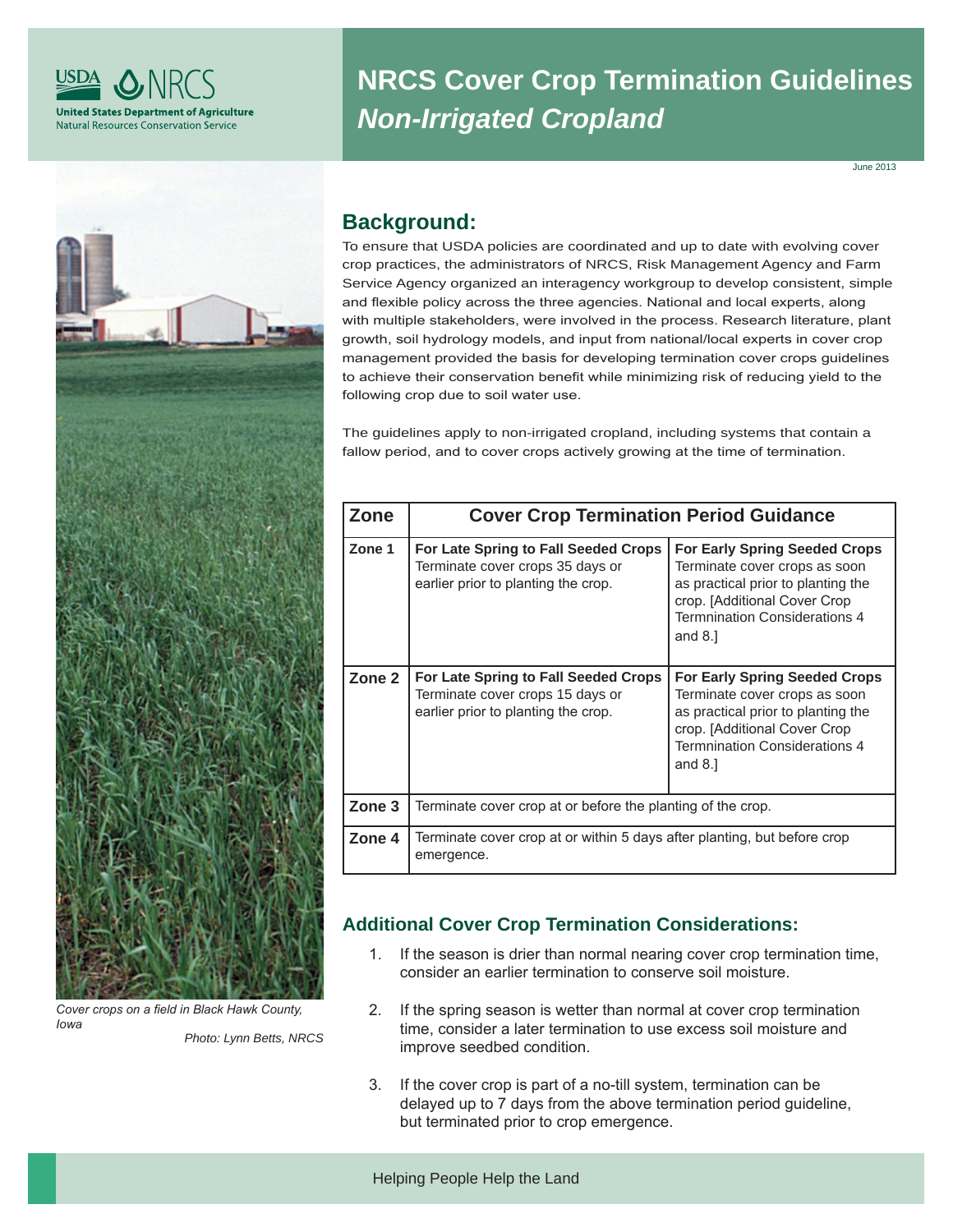## **Additional Cover Crop Termination Considerations (Continued):**

- 4. In zones 1 and 2, fall seeded cover crops will have limited growth in the spring prior to "early" spring seeded crops (e.g., spring wheat, sugar beets, corn), and therefore the cover crop may be terminated at or just prior to planting.
- 5. Cover crop termination zones 1 and 2, in the largely mountainous regions in the Western U.S. (from Montana south to New Mexico and west to California), were refined by NRCS and other local university experts to identify proper cover crop management due to wide variability in climate and cropping systems in those areas.
- 6. Early vs. Later Spring Seeded Crops Crops planted as early as possible after the spring thaw are considered early spring crops (e.g., spring wheat, spring barley, sugar beets, corn). Later spring crops include such crops as dry beans and soybeans.
- 7. New Technology Where new technology has at least three years of satisfactory performance (achieves historical yield) based on farm records and the written approval of two "agricultural experts" as defined by RMA, the cover crop may be terminated closer to planting, if recommended by the experts.
- 8. Cover Crop Grazing Cover crops may be grazed as long as the planned amount of biomass is available at the time of termination. Cover crops that winterkill may be grazed to a level that meets their conservation purpose.
- 9. Irrigated Crops Termination of cover crops utilized in an irrigated cropping system are not restricted to a given cover crop termination zone. The cover crop should be terminated based on the crop system and conservation purpose, but before the planted crop emerges.
- 10. Herbaceous Wind Barriers There are specific cropping situations when seasonal cover is needed to protect young seedlings from wind erosion abrasion. The typical seasonal covers may include such crops as wheat, rye, or oats that are planted in rows, e.g., 20 feet apart (single or double row of small grain). These seasonal covers fall under the NRCS Conservation Practice Code 603 – Herbaceous Wind Barriers.
- 11. Short Season Cover Crops There are specific cropping situations where the producer will plant the intended crop, plus a short term seasonal cover crop (NRCS Conservation Practice Code 340 – Cover Crop) prior to or at the same time as planting the main or insured crop. In this case the seasonal cover emerges first and provides short term wind erosion protection until the main crop becomes established and provides its own protection from wind erosion. These seasonal cover crops are terminated by cultivation, frost /winterkill, or herbicides once the main crop is established. The seasonal covers used for the purpose of early crop establishment must be appropriate species for the area and the planned purpose.



*Tillage turnips used as a cover crop. Photo: Justin Fritsher, NRCS*



*Cover crops in an orchard reduce soil erosion. Photo: Gary Kramer*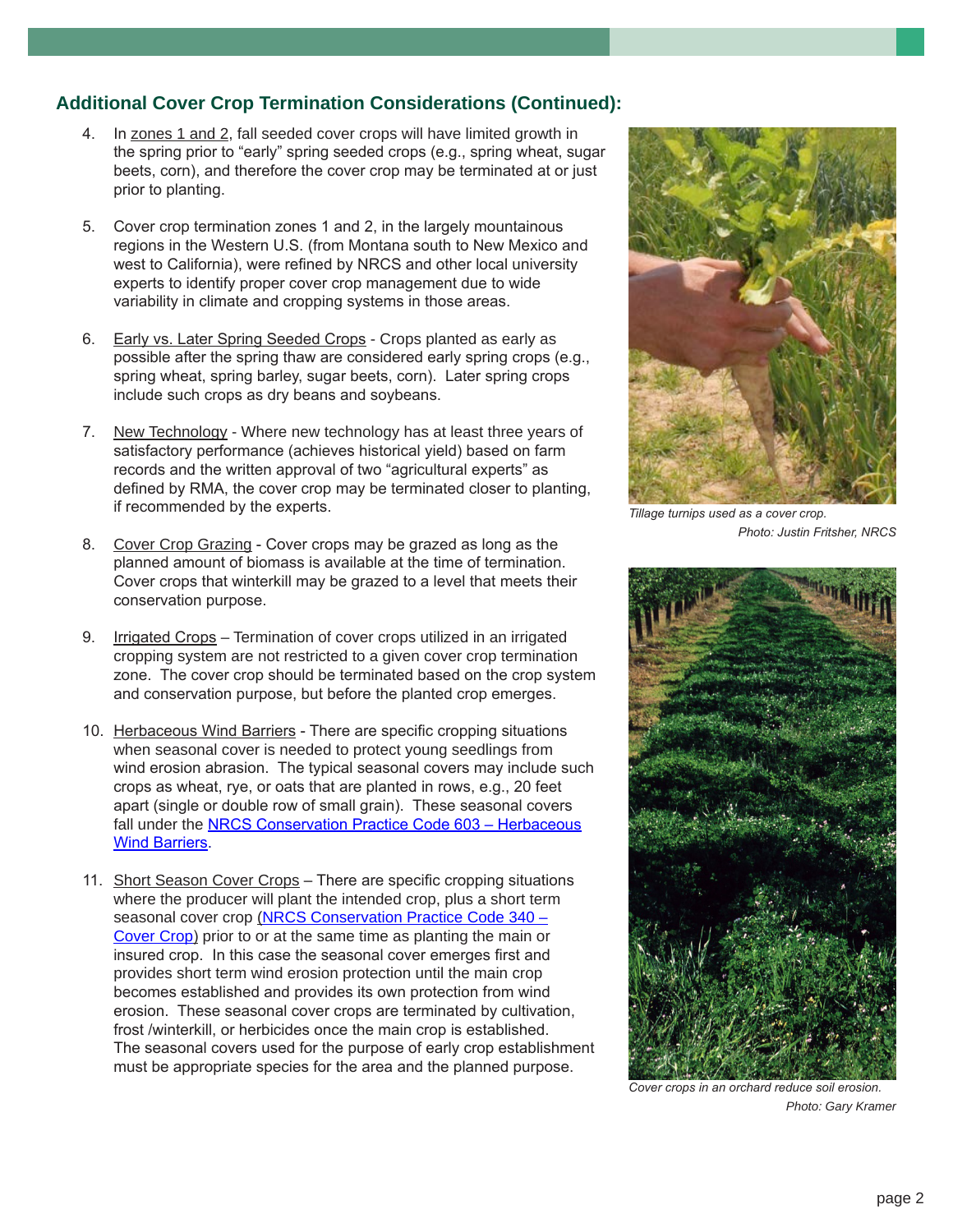### **Additional Cover Crop Termination Considerations (Continued):**

- 12. Early Crop Planting When earlier than normal planting occurs due to favorable weather or soil conditions, cover crop termination will naturally occur closer to planting. For example, in zone 2, if planting occurs 2 weeks earlier than normal, the cover crop termination period may be 2 weeks closer to planting.
- 13. Multiple Climates Within a County Some counties may have multiple climate areas. In these situations, producers may request a different cover crop termination zone due to unique geographical and topographical features that reflect a different climate. Producers should contact either Extension or the local NRCS for management guidance. If the guidance includes practices other than indicated by the zones in this document, the producer must inform FSA and their crop insurance agent, as appropriate, and provide copies of the recommended management practice.

### **Definitions:**

- 1. Over-Seeding/Interseeding Both terms can be defined as planting one or more cover crop species into an existing or established crop. Common uses that involve over-seeding or interseeding include: (1) over-seeding a grass and/or legume cover crop into an existing stand of small grain at an appropriate time for the cover and germination, or (2) seeding a cover crop into an existing crop of corn or soybeans about the time of physiological maturity (leaves beginning to yellow) to get the cover crop started a few weeks earlier. Neither of these examples of overseeding/interseeding would interfere with harvest of the main crop.
- 2. Interplanted This involves multiple crop species grown together, with no distinct row pattern and does not permit separate agronomic maintenance or management. For RMA purposes, this means if a cover crop and cash crop are planted in a way that does not permit separate agronomic maintenance or management, then RMA will not insure the cash crop. This would also apply to cover crops if interplanted into the main crop and the cover crop interfered with the agronomic management and harvest of the main crop.
- 3. Relay Cropping The practice of interseeding a second crop into the first crop well before it is harvested. The relay cropping strategy is used to enable production of a second crop in areas where time for seeding the second crop following harvest of the first is considered inadequate for double cropping. This is not considered a cover cropping practice, but a method of double cropping and may fall under the RMA 1st / 2nd crop rules.
- 4. Double-Cropping RMA and NRCS term: Harvesting at least 2 crops from the same land in the same year. This does not include cover crops.
- 5. Harvested Cover If an annual "cover" crop is harvested (e.g., as hay or silage) then that annual "cover" crop is considered a "crop".
- 6. Good Farming Practice RMA term The production methods utilized to produce the insured crop and allow it to make normal progress toward maturity and produce at least the yield used to determine the production guarantee or amount of insurance, including any adjustments for late planted acreage, which are: (1) for conventional or sustainable farming practices, those generally recognized by agricultural experts for the area; or (2) for organic farming practices, those generally recognized by organic agricultural experts for the area or contained in the organic plan.
- 7. Late Planting Period RMA term The period of time following the date considered as the latest planting date for an insured crop. The late planting period may vary from a week up to a few weeks.
- 8. Prevented Planting RMA term Failure to plant the insured crop by the final planting date designated in the Special Provisions for the insured crop in the county, or within any applicable late planting period, due to an insured cause of loss that is general to the surrounding area and that prevents other producers from planting acreage with similar characteristics.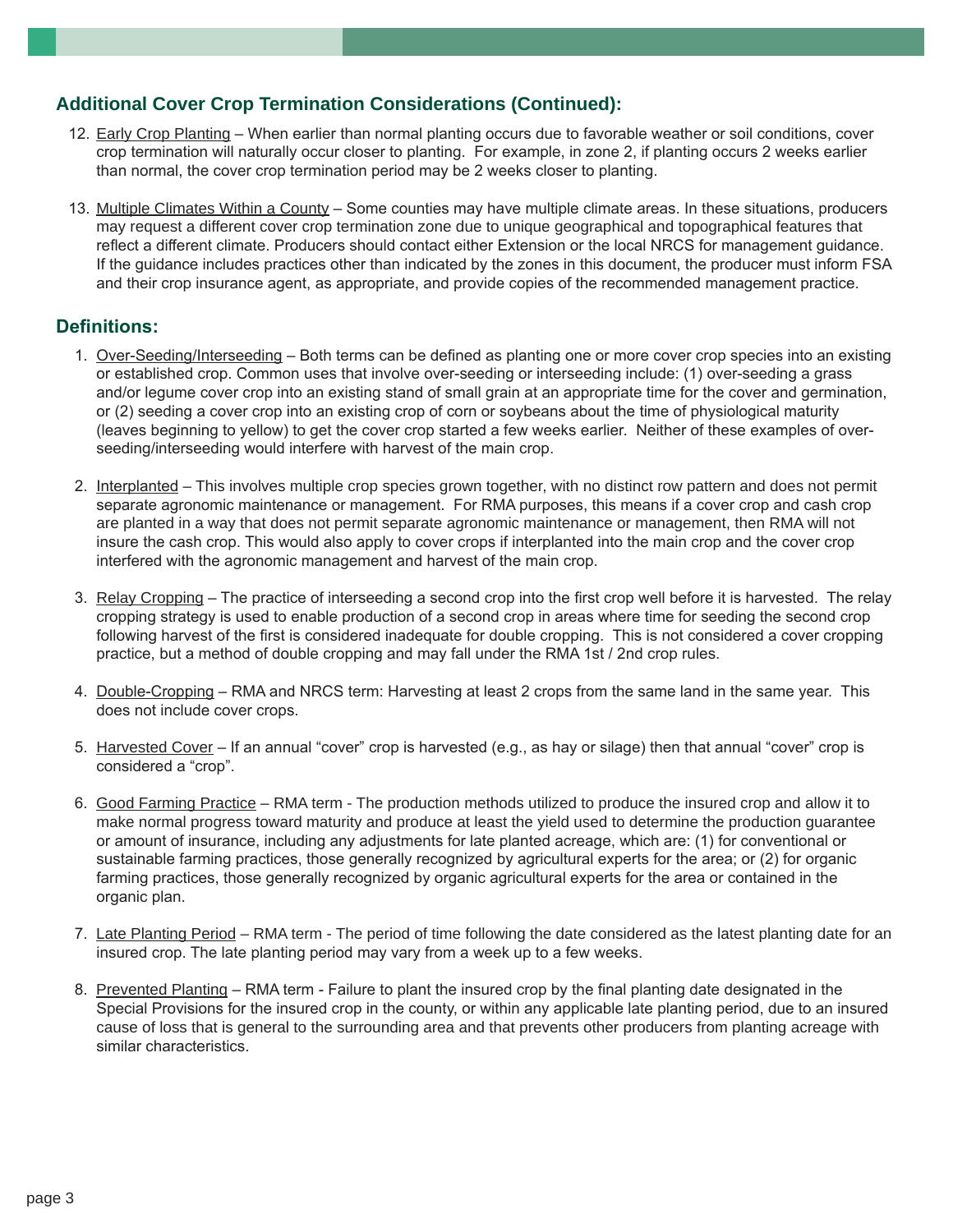# **Cover Crop Termination Guidelines Frequently Asked Questions (FAQs)**

#### *Question: What are cover crops?*

*Answer*: Crops grown to prevent soil erosion, improve soil's physical and biological properties, supply nutrients, suppress weeds, improve the availability of soil water and break pest cycles along with various other benefits are cover crops. The species selected, and how its managed, determines the benefits and returns.

#### *Question: Why were the cover crop guidelines updated, and who was involved?*

*Answer:* With the increased use of cover crops, questions and misunderstandings across USDA agencies arose. In order to address issues raised by producers regarding the termination of cover crops, Natural Resources Conservation Service (NRCS), Risk Management Agency (RMA), Farm Service Agency (FSA) and National Crop Insurance Services united to update cover crop termination guidelines. More than 100 research articles, USDA crop growth models, the Precipitation Effectiveness Index (PEI) and regional and national crop experts contributed to the guidelines.

#### *Question: I disagree with the zone to which my farm is assigned. Can I have my farm assigned to a different zone?*

*Answer:* Yes. If the county has unique topographical or geographic features which result in multiple climate zones within the county, a farm may be reassigned. To be assigned to a different management zone, contact your local NRCS office or County Extension office for specific cover crop management guidance for your farm. If this guidance results in a different cover crop termination time than your assigned zone, provide copies of the recommendation to your crop insurance agent.

#### *Question: My insured crop will be irrigated. Do the cover crop zones apply to my acreage?*

*Answer:* No. These cover crop zones only apply to non-irrigated crop acreage. Irrigated cropland should follow cover crop termination dates based on the crop system and conservation purpose on the acreage, but the cover must be terminated prior to the insured crop emerging.

#### *Question: I live in California, which is in zone 1, and plan to plant non-irrigated spring wheat. According to the guidelines, spring wheat is an early spring seeded crop. Does this mean I can terminate my cover crop at planting instead of 35 days prior to planting?*

*Answer:* No. Early spring seeded crop termination only applies in areas where winter conditions do not allow the cover crop to attain much growth in the spring, and the insured crop is planted as soon as possible after the spring thaw. If the winter and spring growing conditions do not meet these criteria, the cover crop termination date remains at 35 days prior to planting the insured crop.

#### *Question: I'm in zone 2. The guidelines state I should terminate my cover crop at least 15 days before planting any insured crop. However, I started a new cover crop strategy on my farm over three years ago which does not impact the cash crop yield. Can I still insure my cash crop, if I terminate the cover at planting time?*

*Answer:* Yes. you will need at least three years of production records from the cash crop that demonstrate the yield isn't impacted by a later cover crop termination and you have written support of the later termination from two approved agricultural experts (see Manager's Bulletin MGR-05-010 at http://www.rma.usda.gov/news/managers/2005/ for a list of approved agricultural experts).

#### *Question: I was prevented from planting my insured crop, did not have a cover crop and plan to plant a cover*  crop after the preventive planting period. Do I still qualify for full prevented planting coverage for my insured *crop?*

*Answer:* Yes. If the cover crop is not hayed or grazed prior to November 1, the full prevented planting payment may be available.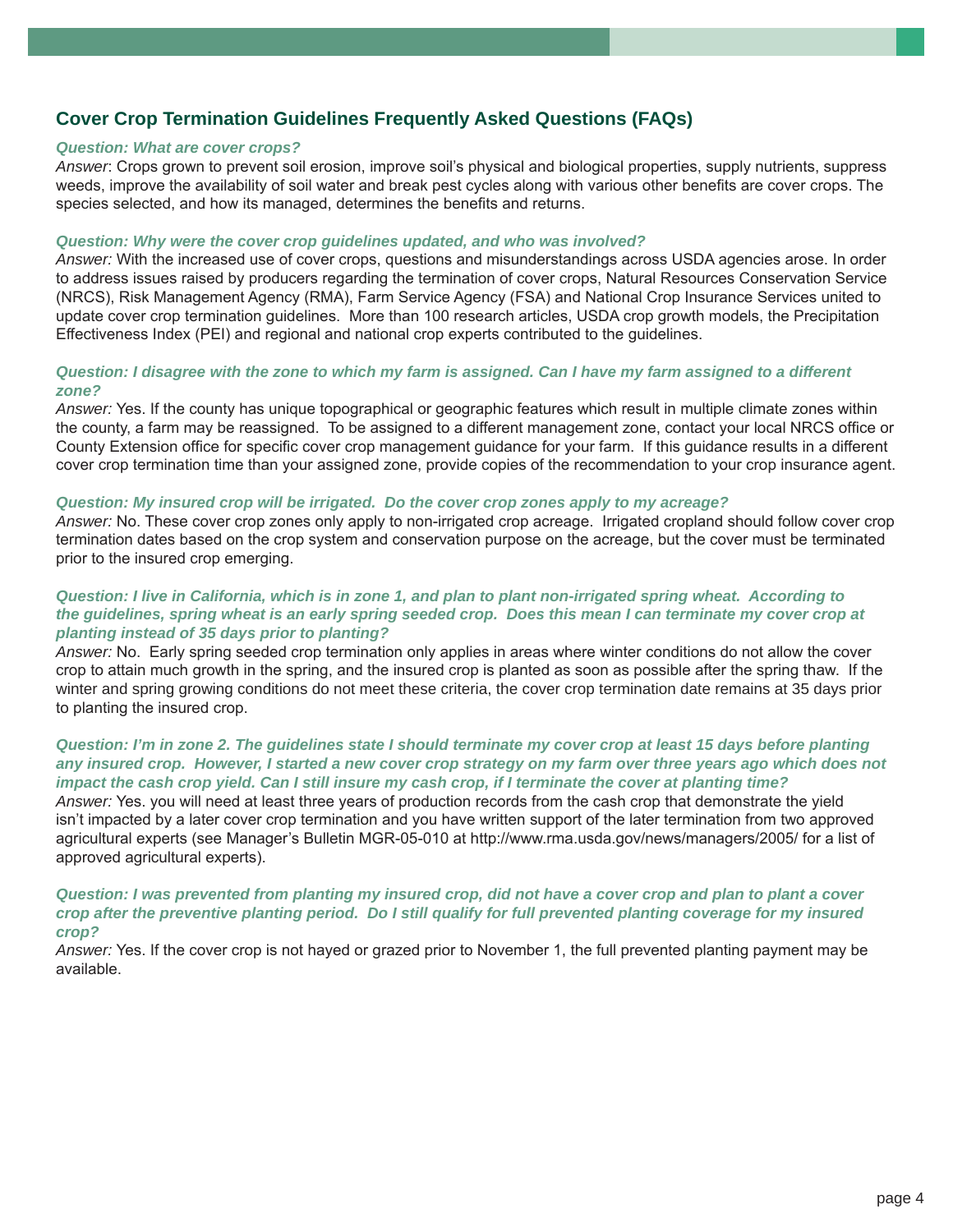### **Cover Crop Termination Guidelines Frequently Asked Questions (FAQs) (Continued):**

*Question: I was prevented from planting my insured crop, and the preventive planting was not caused by the cover crop. I would like to establish a new cover crop to replace the terminated cover crop after the prevented planting period. Do I still qualify for full prevented planting coverage for my insured crop? Answer:* Yes. If the previous and the new cover crop is not hayed or grazed prior to November 1, the full prevented planting payment may be available.

*Question: Can I graze or harvest hay or silage from my cover crop in the spring prior to termination? Answer:* For crop insurance purposes, there are no restrictions on grazing or haying your cover crops. However, if you participated in USDA programs that provided a payment to establish the cover crop, you need to consult that USDA program manager to see if grazing or harvest is permitted.

*Question: My farm is in zone 2. I plan to terminate my cover crop 15 days prior to planting. However, the weather*  and planting conditions this spring allows earlier than normal planting. I terminated the cover crop 5 days ago, *but seedbed conditions and temperatures are right to plant early. Can I plant after 5 days, or must I wait 15 days? Answer:* In this case, with favorable weather and soil conditions, the good farming practice would be to plant under the ideal planting conditions. It is not necessary to wait 15 days.

*Question: My fields and the crops I planted are susceptible to wind erosion abrasion. My typical practice is to plant a cover crop of spring oats prior to or during planting of my insured/susceptible crop. I then terminate the oat cover crop once the insured susceptible crop is established, and the soil is protected from wind erosion. This does not fit any of the cover crop management zones. Can I insure my crop?* 

*Answer:* Yes. This is a special consideration within the cover crop termination guidelines to allow growing a protective cover crop during the establishment of a wind erosion susceptible crop. This is a good farming practice.